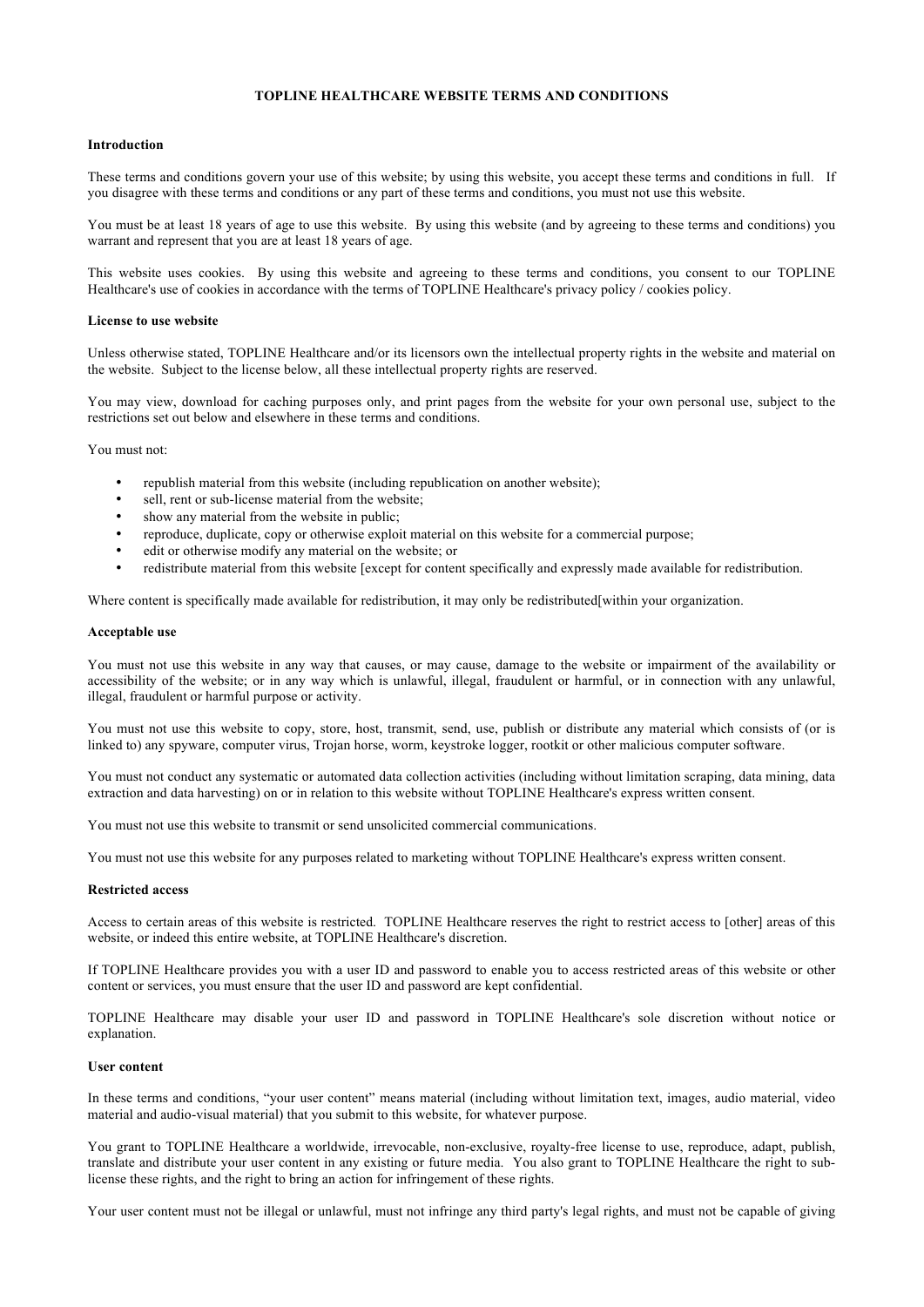rise to legal action whether against you or TOPLINE Healthcare or a third party (in each case under any applicable law).

You must not submit any user content to the website that is or has ever been the subject of any threatened or actual legal proceedings or other similar complaint.

TOPLINE Healthcare reserves the right to edit or remove any material submitted to this website, or stored on TOPLINE Healthcare's servers, or hosted or published upon this website.

Notwithstanding TOPLINE Healthcare's rights under these terms and conditions in relation to user content, TOPLINE Healthcare does not undertake to monitor the submission of such content to, or the publication of such content on, this website.

### **No warranties**

This website is provided "as is" without any representations or warranties, express or implied. TOPLINE Healthcare makes no representations or warranties in relation to this website or the information and materials provided on this website.

Without prejudice to the generality of the foregoing paragraph, TOPLINE Healthcare does not warrant that:

- this website will be constantly available, or available at all; or
- $\bullet$  the information on this website is complete, true, accurate or non-misleading.

Nothing on this website constitutes, or is meant to constitute, advice of any kind. If you require advice in relation to any legal, financial or medical matter you should consult an appropriate professional.

## **Limitations of liability**

TOPLINE Healthcare will not be liable to you (whether under the law of contact, the law of torts or otherwise) in relation to the contents of, or use of, or otherwise in connection with, this website:

- to the extent that the website is provided free-of-charge, for any direct loss;
- $\bullet$  for any indirect, special or consequential loss; or for any business losses loss of revenue income
- for any business losses, loss of revenue, income, profits or anticipated savings, loss of contracts or business relationships, loss of reputation or goodwill, or loss or corruption of information or data.

These limitations of liability apply even if TOPLINE Healthcare has been expressly advised of the potential loss.

## **Exceptions**

Nothing in this website disclaimer will exclude or limit any warranty implied by law that it would be unlawful to exclude or limit; and nothing in this website disclaimer will exclude or limit TOPLINE Healthcare's liability in respect of any:

- death or personal injury caused by TOPLINE Healthcare's negligence;
- **•** fraud or fraudulent misrepresentation on the part of TOPLINE Healthcare; or
- l matter which it would be illegal or unlawful for TOPLINE Healthcare to exclude or limit, or to attempt or purport to exclude or limit, its liability.

### **Reasonableness**

By using this website, you agree that the exclusions and limitations of liability set out in this website disclaimer are reasonable.

If you do not think they are reasonable, you must not use this website.

## **Other parties**

You accept that, as a limited liability entity, TOPLINE Healthcare has an interest in limiting the personal liability of its officers and employees. You agree that you will not bring any claim personally against TOPLINE Healthcare officers or employees in respect of any losses you suffer in connection with the website.

Without prejudice to the foregoing paragraph, you agree that the limitations of warranties and liability set out in this website disclaimer will protect TOPLINE Healthcare's officers, employees, agents, subsidiaries, successors, assigns and sub-contractors as well as TOPLINE Healthcare.

# **Unenforceable provisions**

If any provision of this website disclaimer is, or is found to be, unenforceable under applicable law, that will not affect the enforceability of the other provisions of this website disclaimer.

### **Indemnity**

You hereby indemnify TOPLINE Healthcare and undertake to keep TOPLINE Healthcare indemnified against any losses, damages,